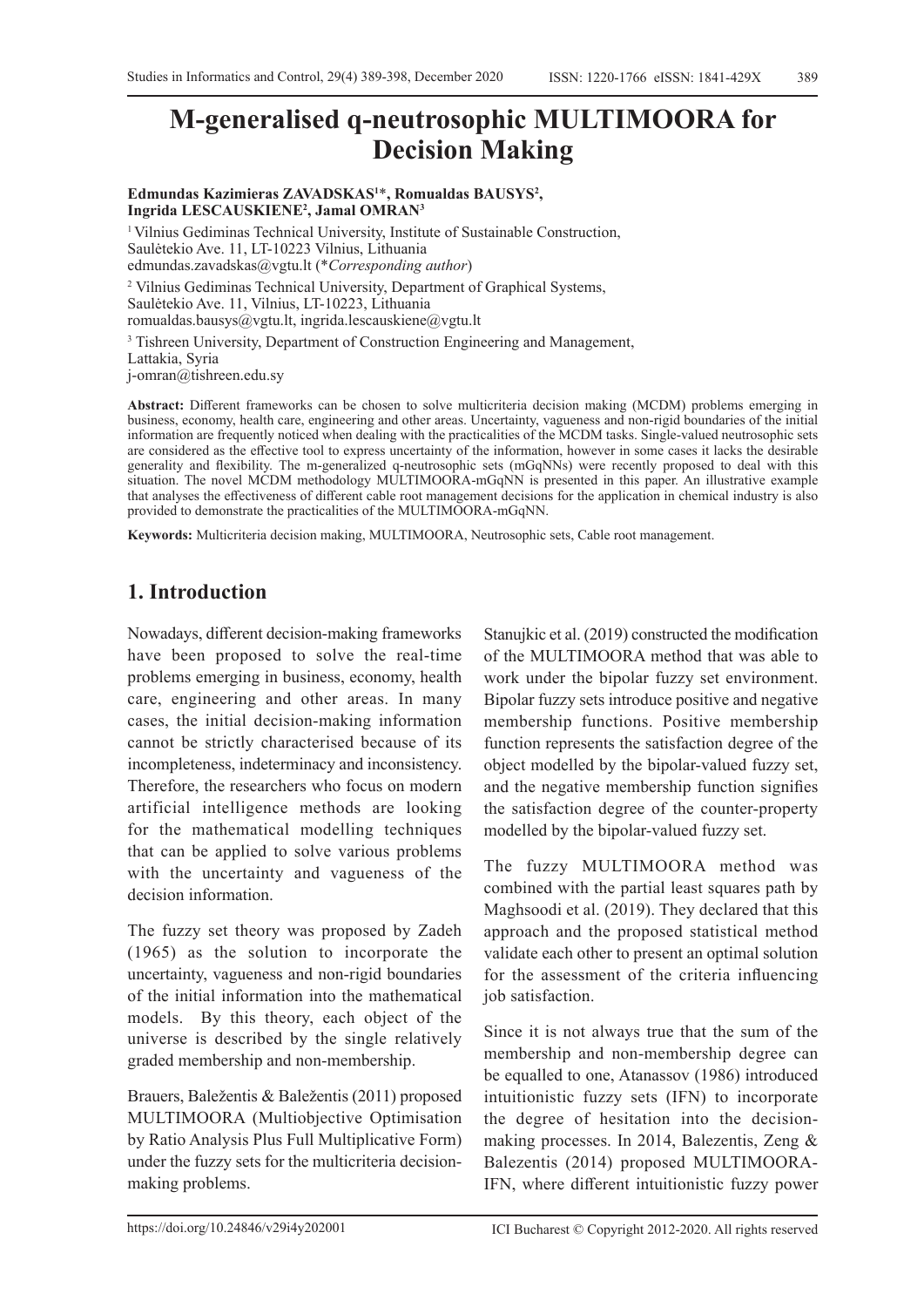ordered aggregation operators were determined to improve the robustness of the decision-making processes. MULTIMOORA under Interval-valued intuitionistic fuzzy sets (IVIF-MULTIMOORA) was analysed by (Zavadskas et al., 2015) to handle the uncertainty in the group decisionmaking processes. Choquet integral operators were proposed by Liao et al. (2019) to create the MULTIMOORA modification under the hesitant fuzzy linguistic sets.

Since the intuitionistic fuzzy set theory requires to keep the sum of the membership and nonmembership degrees in the closed interval [0,1], it also raises some limitations for the application into the real-life decision problems.

In order to overcome these limitations, Yager (2013) proposed Pythagorean fuzzy sets, where the membership degree ζ and non-membership degree 9 follow the requirement  $\zeta^2 + 9^2 \le 1$ . This feature allows for accommodating additional uncertainties of the initial information. Since the mutual support was noticed between the input arguments, power average and power geometric operators, MULTIMOORA by the interval-valued Pythagorean fuzzy set was proposed by Liang et al. (2020).

The q-rung orthopair fuzzy sets are the new extension of the intuitionistic fuzzy sets and Pythagorean fuzzy sets (Yager, 2017). The q-rung orthopair fuzzy sets are governed by the condition that the summation of  $q<sup>th</sup>$  power of the membership function and the  $q<sup>th</sup>$  power of the nonmembership grade are limited in the interval [0,1]. Applying this set q-rung orthopair fuzzy Hamacher weighted average operator and q-rung orthopair fuzzy Hamacher weighted geometric average operator is proposed and implemented in MULTIMOORA method (Zhu, 2020). Dombi prioritised aggregations were developed on q-rung orthopair fuzzy sets and integrated into the MULTIMOORA approach proposed by Aydemir & Yilmaz Gündüz (2020).

In 1999, the concept of the neutrosophic sets was proposed by Smarandache (1999). Neutrosophic sets (NS) are the generalisation of the fuzzy logic, that deals with the knowledge of the neural though; therefore, it is able to analyse the greater amount of uncertainty. By the NS logic, each parameter of the analysed problem can be represented by the degree of the truth (T), the degree of the indeterminacy (I) and the degree of the falsity (F). Neutrosophic sets also have high flexibility because they are able to handle totally independent components as well as the partially independent and partially dependent elements. The intuitionistic fuzzy set cannot deal with these conditions (Wang, Smarandache & Zhang, 2010). Besides, differently from intuitionistic fuzzy sets, the value of the indeterminacy degree is independent of truth and falsity degrees in the neutrosophic logic.

Because of the advantages proposed earlier, the increased popularity of the neutrosophic sets can be noticed. MULTIMOORA under single-valued neutrosophic sets were employed in different MCDM tasks where the solution capable of dealing with the indeterminacy of the initial information were required (Stanujkic et al., 2017; Zavadskas et al., 2017; Zavadskas et al., 2019).

In 2019, Smarandache (2019) proposed a concept of neutrosophic sets as the generalisation of the classical fuzzy, intuitionistic fuzzy (IFS), q-rung orthopair fuzzy and Pythagorean fuzzy sets. Based on this concept, Saha et al. (2020) extended this type of the generalisation and introduced a notation of the m-generalized q-neutrosophic sets (mGqNSs). New operational laws and properties of the mGqNSs were also introduced.

The goal of this paper is mainly dedicated to the implementation of the concept of m-generalized q-neutrosophic sets (mGqNSs) into the framework of the MULTIMOORA method, namely MULTIMOORA-mGqNN. The practical application will also be presented.

Preliminaries of m-generalized q-neutrosophic sets (*mGqNNs*) will be presented in Section 2. The core of the novel MULTIMOORA modification for the m-generalized q-neutrosophic sets will be described in Section 3. Finally, practical application of the MULTIMOORA – mGqNN will be presented for the selection of the best cable routes in the chemical industry.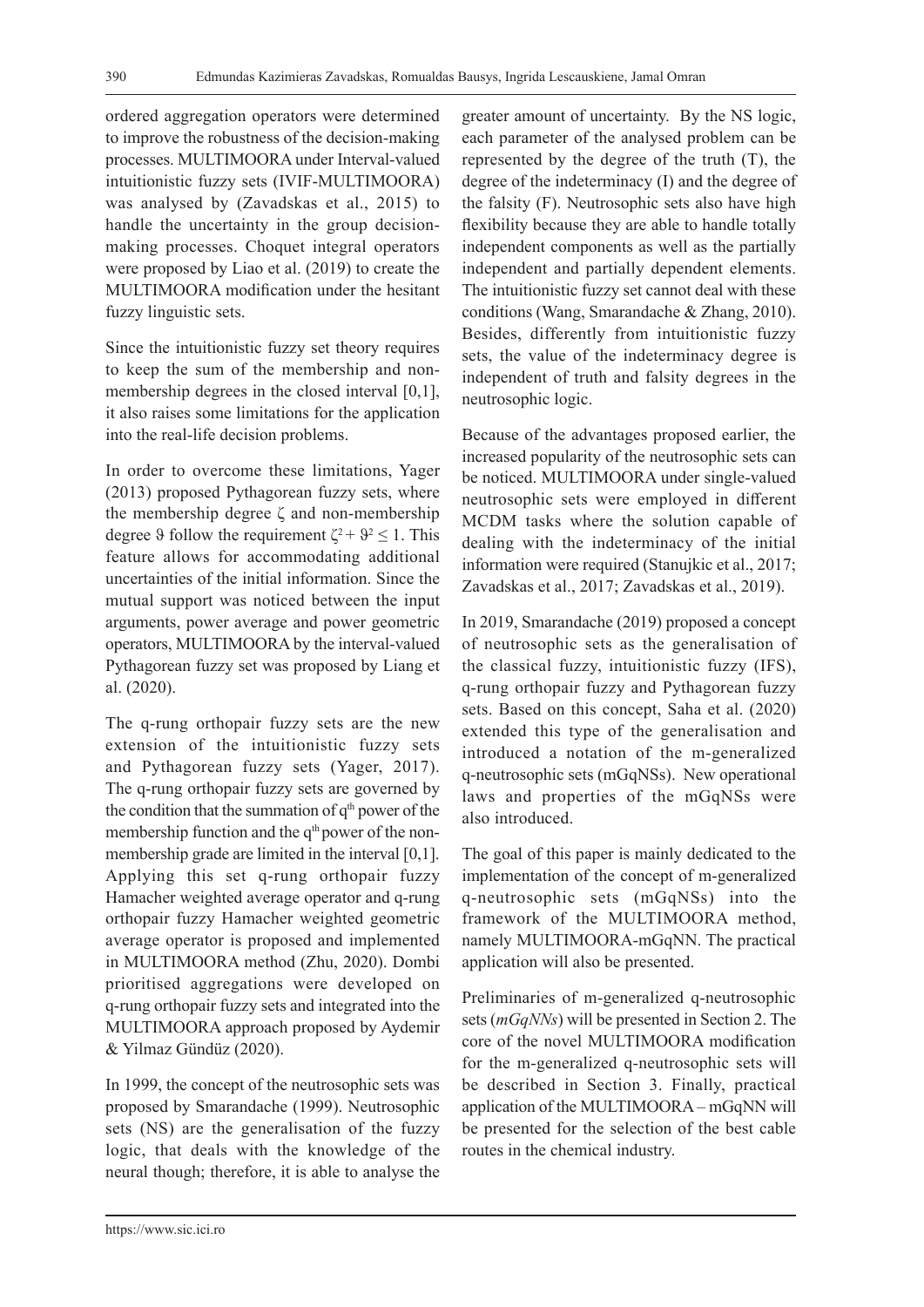### **2. M-generalized q-neutrosophic Sets**

The preliminaries of m-generalized q-neutrosophic sets (*mGqNNs*) will be presented in this section. The *mGqNNs* is the generalisation of fuzzy sets such as Pythagorean fuzzy set, intuitionistic fuzzy set, q-rung orthopair fuzzy set, singlevalued neutrosophic set. Operations between m-generalized q-neutrosophic numbers will also be presented.

#### **2.1 Definition**

Suppose *U* is a universe set and  $x \in U$ . Then a single-valued neutrosophic set  $\psi$  is determined as:

$$
\psi = \{ \langle x, \xi(x), \vartheta(x), \eta(x) \rangle : x \in U \}
$$

Where the functions  $\xi, \vartheta, \eta : U \to [0,1]$  follows the condition  $0 \le \xi(x) + \mathcal{G}(x) + \eta(x) \le 3$ . The functions  $\xi(x)$ ,  $\vartheta(x)$ ,  $\eta(x)$  describe the truthmembership, indeterminacy-membership and falsity membership degree.

#### **2.2 Definition**

Suppose *U* is a universe set and  $x \in U$ . Then  $mGqNs$ is described as:

$$
\psi = \{ \langle x, \xi(x), \vartheta(x), \eta(x) \rangle : x \in U \}
$$
  
Here  $\xi$ ,  $\vartheta$ ,  $\eta$  :  $U \rightarrow [0, r]$  and  $(0 < r \le 1)$ .

The  $\xi, \vartheta, \eta$  are the functions where:

$$
0 \le \xi(x), \mathcal{G}(x), \eta(x) \le 1;
$$
  

$$
0 \le (\xi(x))^q + (\mathcal{G}(x))^q + (\eta(x))^q \le \frac{3}{m};
$$

 $m, q \geq 1$ .

Then  $x \in U$ , the functions  $\xi(x)$ ,  $\vartheta(x)$ ,  $\eta(x)$ correspond to m-generalised truth membership, m-generalised indeterminacy membership and m-generalised falsity membership. The triplet  $\psi = \langle \xi, \vartheta, \eta \rangle$  is called m-generalized q-neutrosophic number *mGqNN,* where *m* and *q* values can be used to cover different variations of fuzzy sets.

#### **2.3 Definition**

Suppose  $\psi_1 = \langle \xi_1, \vartheta_1, \eta_1 \rangle$  and  $\psi_2 = \langle \xi_2, \vartheta_2, \eta_2 \rangle$  are two m-generalized q-neutrosophic numbers defined in the universe set U and  $\lambda$  is any real number  $> 0$ .

Then the operations between m-generalized q-neutrosophic numbers (*mGqNN*) are:

$$
\psi_1 \oplus \psi_2 = \left\langle \left( 1 - \left( 1 - \xi_1^q \right) \left( 1 - \xi_2^q \right) \right)^{\frac{1}{q}}, \quad \mathcal{G}_1 \mathcal{G}_2, \quad \eta_1 \eta_2 \right\rangle \tag{1}
$$

$$
\psi_1 \otimes \psi_2 = \langle \xi_1 \xi_2, \left(1 - \left(1 - \mathcal{G}_1^q\right)\left(1 - \mathcal{G}_2^q\right)\right)^{\frac{1}{q}},
$$
\n(2)

$$
\left(1-\left(1-\eta_1^q\right)\left(1-\eta_2^q\right)\right)^q
$$
\n
$$
\lambda * \psi_1 =
$$
\n
$$
\left\langle \left(1-\left(1-\xi_1^q\right)^{\lambda}\right)^{\frac{1}{q}}, \mathcal{G}_1^{\lambda}, \eta_1^{\lambda} \right\rangle
$$
\n
$$
\left(1-\left(1-\xi_1^q\right)^{\lambda}\right)^{\frac{1}{q}}, \mathcal{G}_1^{\lambda} \right\rangle
$$
\n
$$
\left(3\right)
$$

$$
\lambda \odot \psi_1 = \xi_1^{\lambda},
$$
\n
$$
\left(1 - \left(1 - g_1^q\right)^{\lambda}\right)^{\frac{1}{q}},
$$
\n
$$
\left(1 - \left(1 - \eta_1^q\right)^{\lambda}\right)^{\frac{1}{q}} > \psi_1^c = \left\langle \xi_1, \vartheta_1, \eta_1 \right\rangle
$$
\n(4)

### **2.4 Definition**

Calculation of the  $mGqNN \psi = \langle \xi, \vartheta, \eta \rangle$  score  $S(\psi)$  is done by:

$$
S(\psi) = \frac{3 + 3\xi^{q} - 2\mathcal{G}^{q} - \eta^{q}}{6}
$$
 (6)

If  $\psi = \langle \xi, \vartheta, \eta \rangle$  and  $\psi' = \langle \xi', \vartheta', \eta' \rangle$  are two m-generalized q-neutrosophic numbers, the ranking of them is performed by the following rules:

If 
$$
S(\psi) > S(\psi')
$$
, then  $\psi > \psi'$ 

If  $S(\psi) = S(\psi')$ , then  $\psi = \psi'$ 

## **3. MULTIMOORA under m-generalized q-neutrosophic Sets**

The essence of the novel approach MULTIMOORAmGqNN consists in the operational functionality of m-generalized q-neutrosophic sets and crisp MULTIMOORA extensions described by Brauers & Zavadskas (2011).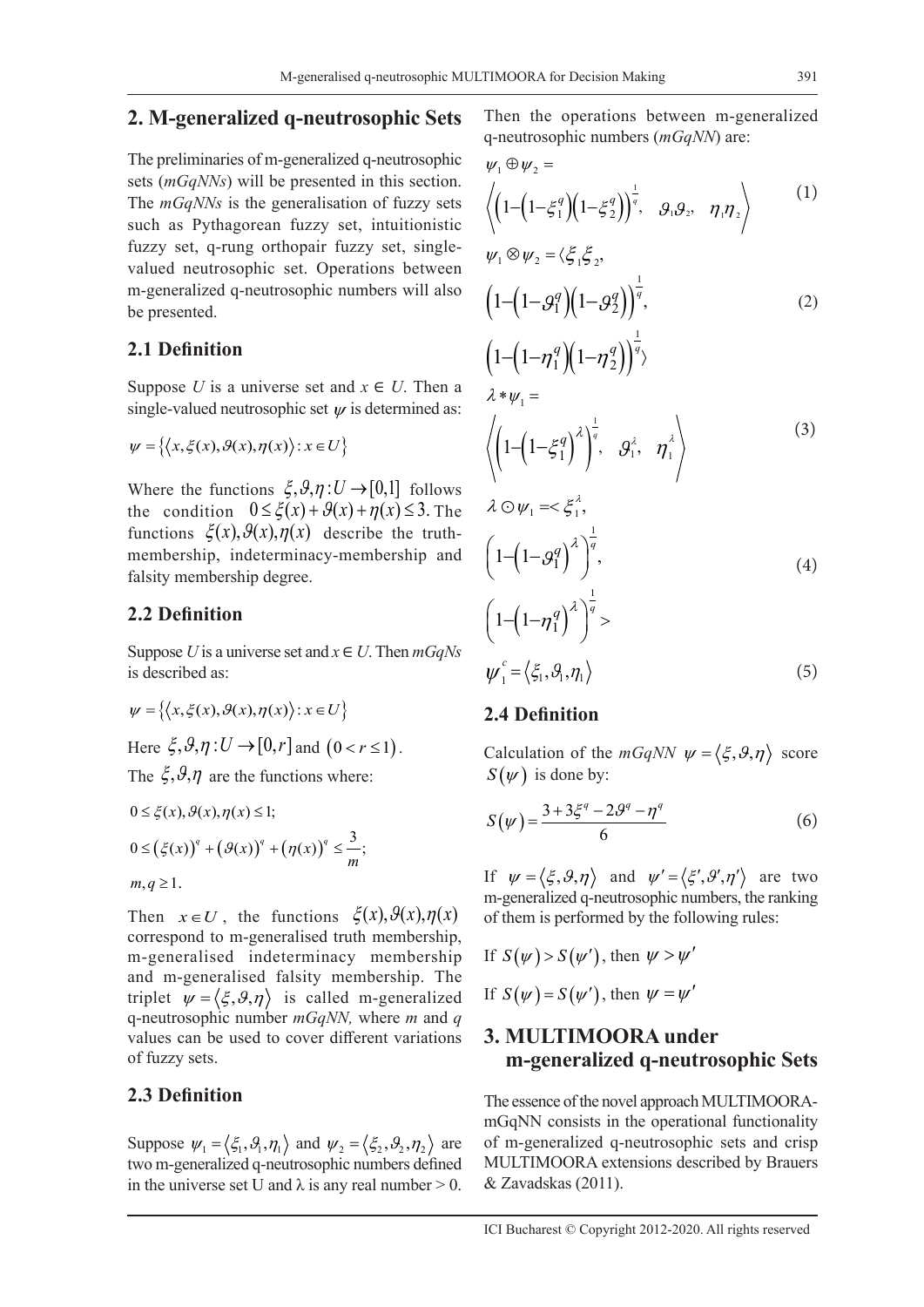**Step 1.** The initial step in the multicriteria decision-making methods is the construction of the initial decision matrix *X* with elements  $x_{ij}$ corresponding to the  $i<sup>th</sup>$  criteria of  $j<sup>th</sup>$  alternative.

**Step 2**. The normalisation of the decision matrix elements is performed by vector normalisation, that was developed for appropriate estimation of the certain features of the neutrosophic sets.

$$
X^* = \frac{x_{ij}}{\sqrt{\sum_{i=1}^m x_{ij}^2}}
$$
 (7)

The proposed normalisation function ensures better stability and resolution range for the proposed MULTIMOORA– mGqNN approach.

**Step 3.** After the normalisation the neutrosophication of the decision matrix should be performed. The crisp values are converted into neutrosophic numbers applying the standard modification rates as in (Zavadskas et al., 2017) The novel neutrosophic decision matrix is created from the elements  $\left(x_{\psi}^{*}\right)_{ij}$ .

**Step 4.** The first target of m-generalized q-neutrosophic MULTIMOORA proposal is the application of the ratio system. It can be described as:

$$
Q_{j} = \sum_{i=1}^{g} w_{i} (x_{\psi}^{*})_{ij} + \left(\sum_{i=g+1}^{n} w_{i} (x_{\psi}^{*})_{ij}\right)^{c}
$$
 (8)

Where g elements match members of beneficial criteria, *n - g* match members of non-beneficial criteria.

**Step 5.** Calculation of the second objective of m-generalized q-neutrosophic MULTIMOORA approach. The second objective is established, taking into account deviation from the reference point and the Min-Max metric of Tchebycheff norm:

$$
\min_{j} \left( \max_{i} \left| D\left(r_i - w_i\left(x_n^*\right)_{ij}\right) \right| \right) \tag{9}
$$

For the beneficial parameters the reference point is calculated by the formula:

$$
r_i = \max_i \left( w_i \left( x_n^* \right)_{ij} \right) \tag{10}
$$

The reference point for the non-beneficial parameters  $r_i$  is defined as:

$$
r_i = \min_i \left( w_i \left( x_n^* \right)_{ij} \right) \tag{11}
$$

The distance measure between two m-generalized q-neutrosophic sets is determined as follows:

$$
D(\psi_1, \psi_2) = \sqrt{\frac{1}{3} ((\xi_1^q - \xi_2^q)^2 + (\vartheta_1^q - \vartheta_2^q)^2 + (\eta_1^q - \eta_2^q)^2)}
$$
(12)

The matching of the neutrosophic members is done applying the score function as followed in Equation (6).

**Step 6.** The third objective of the proposed neutrosophic MULTIMOORA expression analyses Full Multiplicities form. It is implemented as the minimisation of purely multiplicative utility function. Therefore, for each of the alternatives, the overall utility function can be described as:

$$
U_j = \frac{S(A_j)}{S(B_j)}
$$
\n(13)

Here  $A_j$  and  $B_j$  components are calculated as:

$$
A_{j} = \prod_{i=1}^{g} w_{i} (x_{\psi}^{*})_{ij}
$$
  
\n
$$
B_{j} = \prod_{j=g+1}^{n} w_{i} (x_{\psi}^{*})_{ij}
$$
\n(14)

Here *Aj* is the product of maximised parameters of *j th* alternative represented by the first component. The product of minimised parameters of *j th* alternative described by the second component is determined as *Bj* .

**Step 7.** The final summary of first, second and third objectives of the proposed method is completed within the dominance theory framework (Brauers & Zavadskas, 2011).

## **4. Application Example from Chemical Industrial Construction**

In this section, the multicriteria decision-making problem dedicated to the selection of the best cable routes in the chemical industry will be presented. MULTIMOORA – mGqNN approach will be employed for this task.

Cable routes are connections between electric power distribution systems and the customers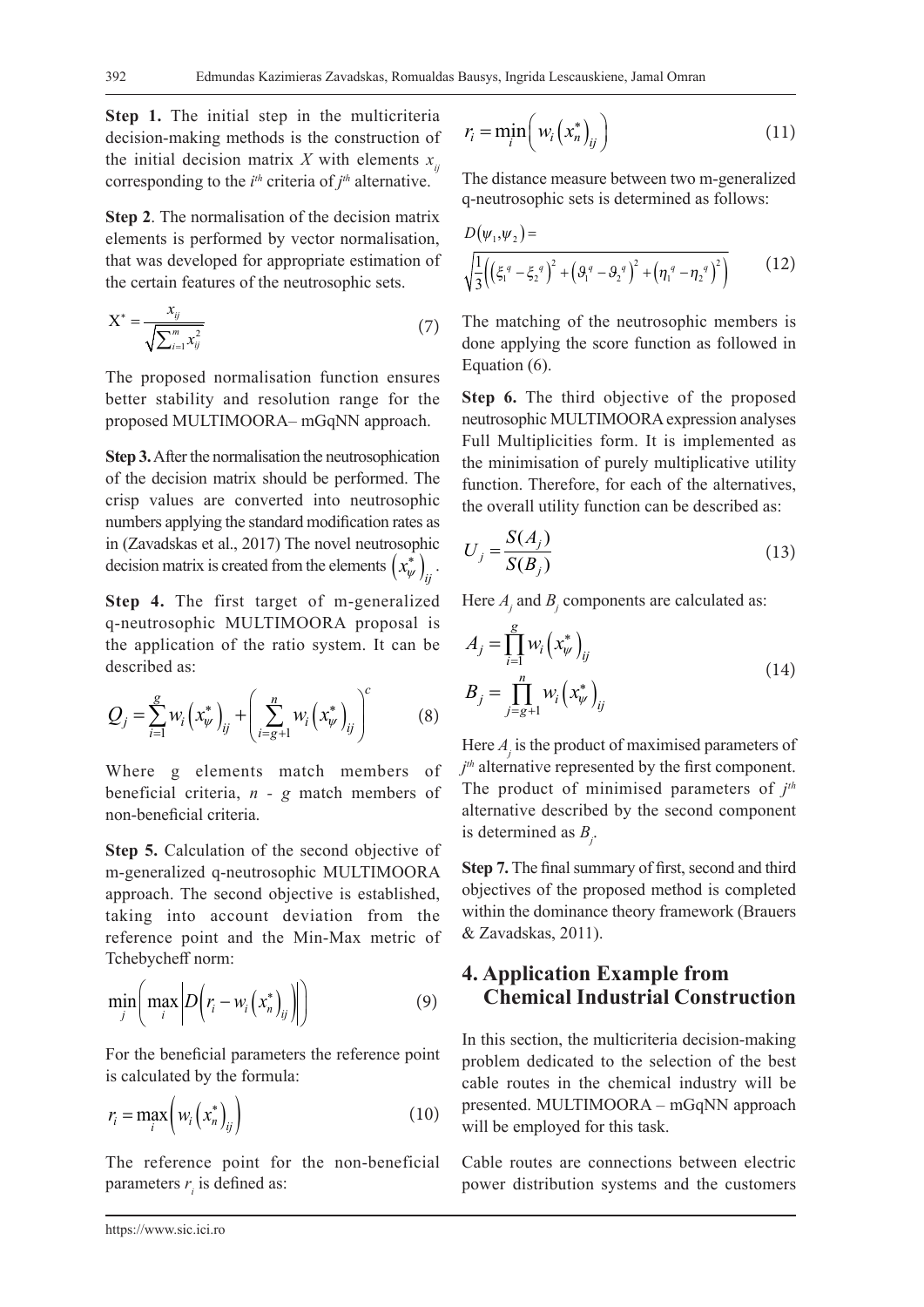in the production facilities. They serve for the transmission of electro-energy, the transmission of protection signals, control and information systems. Due to the complexity in terms of material, energetic and informational interdependence, a more detailed investigation of the choice of route management seems necessary.

Highly loaded track laying on the company premises and high risk of environmental and operational influences such as corrosion, fire and explosion risks, effects of chemicals, steam and other foreign media lead to a complex decision. This makes the best possible choice of cable laying method an interdisciplinary task that is technically and technologically used to examine both the electrical engineering and construction industries.

## **4.1 Choice of the Parameters**

Both the internal and external parameters influence the quality of the cable laying methods applied in decision-making processes.

**Internal influence parameters** can be divided into two groups: territorial and site plan parameters and construction-related parameters.

*Territorial and site plan parameters* express the spatial conditions for the particular route and its relationships with other facilities. Four parameters fall into this group:

- C1. Space requirement. The routeing width is chosen as the dimension. For the underground construction, the width is specified as zero, whereby the trafficability must be warranted by appropriate laying depth.
- C2. Freedom of intersection. The evaluation of this parameter can be performed on the 10-point scale.
- C<sub>3</sub>. Connection between customer installations and routes. The cable routes in buildings and facilities can also be analysed regarding their connection options: above-ground introduction through the roof; above-ground introduction at the same height as the route; above-ground introduction; ground-level introduction; underground introduction.

- C4. Space requirements for the construction site during the construction or repair work. This parameter is important since the limited space has a relevant impact on the decision.

*Construction-related parameters*. Five parameters that are related to 1 m of track length fall into this category:

- C5. Construction time. In the chemical plant, the use of machines for shaft work can only be limited due to the spacerelated conditions. Thus, large components must be carried out manually, and it has considerable consequences for the construction period.
- C6. Construction costs. This is the cost of the investment, apart from the cost of cable laying. The variants vary cost-effectively, e.g. the costs for a walk-in channel are 12 times higher than for concrete sleepers.
- C7.Resources need. The earthwork capacities and assembly capacities are the main resources. When designing the capacities, the technological conditions of the construction work offer a great deal of flexibility.
- C8. Extension possibilities. In practice, the production facilities are often expanded; therefore, the cable trays must also have the ability to be equipped. Therefore, the costs incurred for extensions of the route are the important factors for the analysed decision-making.
- C9. Cable recovery. The processes related to the recovery of the cable can be examined concerning the accessibility to the cables. This parameter can be assessed on a 10-point scale.

**External influence parameters** can be divided into two groups: environmental influence parameters and operational parameters.

*Environmental influence parameters*. Three parameters related with the environmental features in the surrounding of the cable lay systems were determined:

- C10. Risk of corrosion. When laying in soil, it must be taken into account that the cables may be at risk of corrosion as a result of deposits of industrial products in the soil.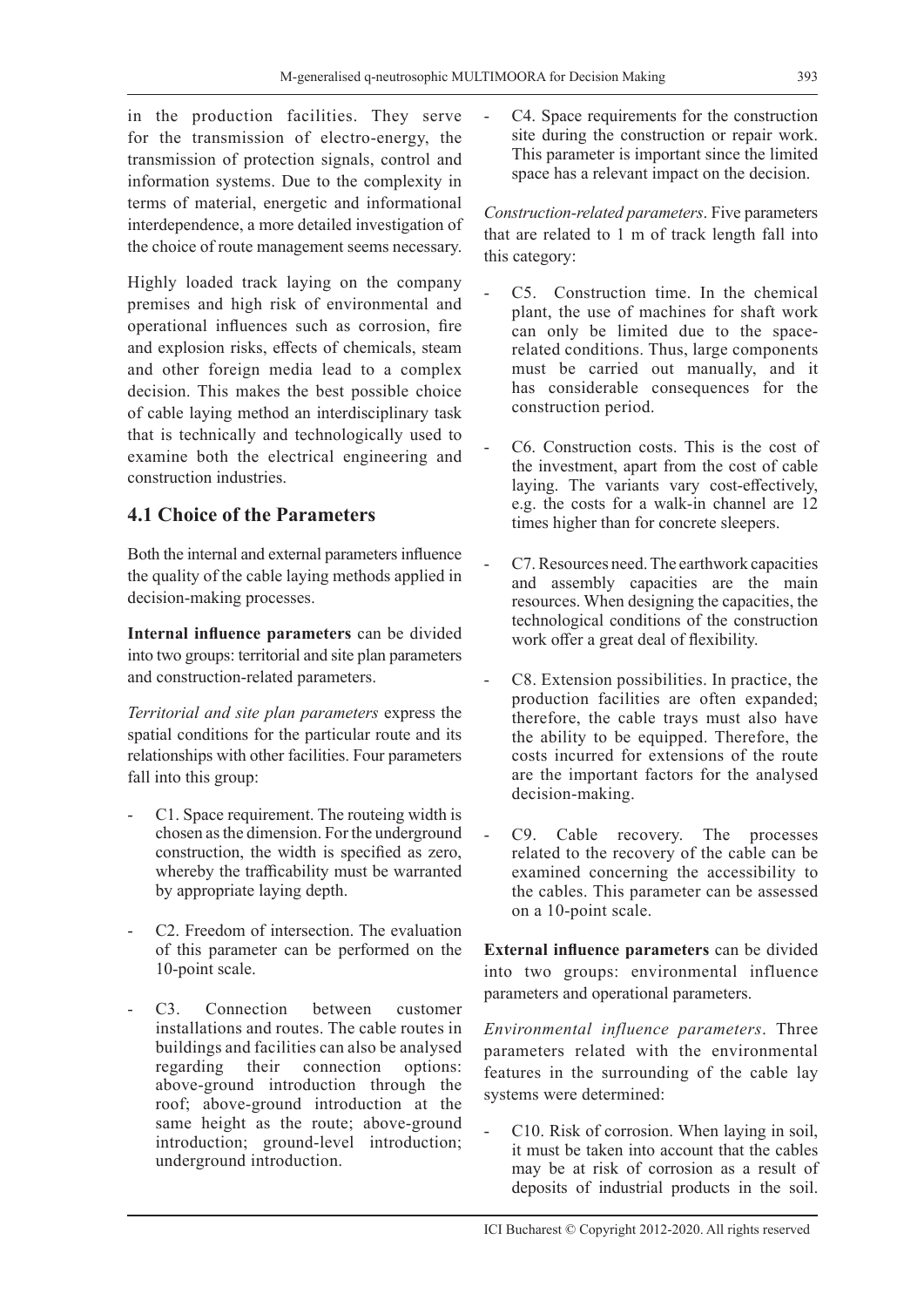Depending on the specific floor effect, the cables must be laid with external protective covers. If necessary, cables should be laid in sealed plastic tubes (for non-specifically rated sheath).

- C11. Fire risk. The fire risk on cable systems arises primarily due to the influence of the external sources. Underground laid cables have low fire hazard since they hardly form a combustible system (according to fire physics). In the case of cables laid in the air, fire may occur due to sources of ignition. With regard to the risk of fire, the 10-point scale is used for the assessment.
- C12. Explosion risk. Cable systems do not belong directly to the workplaces that are in danger of explosion. But there is a risk that the explosion might occur in the adjacent areas. Therefore, cable trays should be laid in the underground if the facilities that can cause detonation are located in the surroundings. Otherwise, above-ground cable laying system can be chosen.

*Operational parameters* characterise the electrotechnical commissioning of the routes. Three criteria were determined in this category:

- C13. Occurring errors (error frequency).  $50\%$ of all the detected errors faults are caused by the mechanical influences, therefore the cable lays that include bridges and the cable fences have certain advantages against the other laying methods. Precise information on the error frequencies is not possible for many reasons; therefore, the expert-based evaluation was chosen for the assessment of this parameter.
- C14. Effort for troubleshooting: (interruption time, downtime costs). The interruption time includes the time to find the cable fault, to create the mounting conditions or to repair the cable. Troubleshooting is also associated with the downtime costs, since the manhole capacity is often needed for error detection. Downtime costs are made up of the costs for troubleshooting, the repair costs and the costs for possible production failures.
- C15. Fire protection. With the laying options in earth, the costs for special fire protection measures are eliminated. Only the aboveground cable systems must be protected

against the effects of fire, as well as the cables in canals.

The direct weighting technique was applied to determine initial weights of the internal and external parameters. At the first step, 50% of the weights were determined for the internal, and the other 50% were assigned to the external parameters. Then the weights were split among the parameters according to their importance for the final decision.

The list of all the parameters, their measures, optimums and the weighting information necessary for the decision-making are presented in Table 1.

| <b>ID</b>                              | Min/<br>Max                          | <b>Description</b>                                               | <b>Metrics</b> | Weight |  |  |  |  |  |  |  |
|----------------------------------------|--------------------------------------|------------------------------------------------------------------|----------------|--------|--|--|--|--|--|--|--|
|                                        |                                      | <b>INTERNAL PARAMETERS</b>                                       |                |        |  |  |  |  |  |  |  |
|                                        | Territorial and site plan parameters |                                                                  |                |        |  |  |  |  |  |  |  |
| $C_{1}$                                | <b>MIN</b>                           | Space<br>requirement                                             | m              | 2.5%   |  |  |  |  |  |  |  |
| $C_{2}$                                | <b>MIN</b>                           | Freedom of<br>intersection                                       | Scale          | 2.5%   |  |  |  |  |  |  |  |
| C <sub>3</sub>                         | <b>MAX</b>                           | Connection<br>between<br>customer<br>installations<br>and routes | Scale          | 2.5%   |  |  |  |  |  |  |  |
| C <sub>4</sub>                         | <b>MAX</b>                           | Space<br>requirements<br>for the<br>construction site            | m              | 2.5%   |  |  |  |  |  |  |  |
| <b>Construction-related parameters</b> |                                      |                                                                  |                |        |  |  |  |  |  |  |  |
| C <sub>5</sub>                         | <b>MIN</b>                           | Construction<br>time                                             | h              | 15.0%  |  |  |  |  |  |  |  |
| C <sub>6</sub>                         | <b>MIN</b>                           | Construction<br>costs                                            | \$             | 15.0%  |  |  |  |  |  |  |  |
| C <sub>7</sub>                         | <b>MIN</b>                           | Resources need                                                   | Man            | 5.0%   |  |  |  |  |  |  |  |
| $\mathrm{C}_8$                         | <b>MIN</b>                           | Extension<br>possibilities                                       | \$             | 2.5%   |  |  |  |  |  |  |  |
| C <sub>9</sub>                         | <b>MIN</b>                           | Cable recovery                                                   | Scale          | 2.5%   |  |  |  |  |  |  |  |
|                                        |                                      | <b>EXTERNAL PARAMETERS</b>                                       |                |        |  |  |  |  |  |  |  |
|                                        |                                      | <b>Environmental Influence Parameters</b>                        |                |        |  |  |  |  |  |  |  |
| $C_{10}$                               | <b>MIN</b>                           | Risk of corrosion                                                | Scale          | 10.0%  |  |  |  |  |  |  |  |
| $C_{11}$                               | <b>MIN</b>                           | Fire risk                                                        | Scale          | 10.0%  |  |  |  |  |  |  |  |
| $C_{12}$                               | <b>MIN</b>                           | Explosion risk                                                   | Scale          | 10.0%  |  |  |  |  |  |  |  |
|                                        |                                      | <b>Operational parameters</b>                                    |                |        |  |  |  |  |  |  |  |
| $C_{13}$                               | <b>MIN</b>                           | Occurring errors<br>(error frequency).                           | Scale          | 7.5%   |  |  |  |  |  |  |  |
| $C_{14}$                               | <b>MIN</b>                           | Effort for<br>troubleshooting                                    | Scale          | 7.5%   |  |  |  |  |  |  |  |
| $C_{\frac{15}{2}}$                     | <b>MIN</b>                           | Fire protection                                                  | Scale          | 5.0%   |  |  |  |  |  |  |  |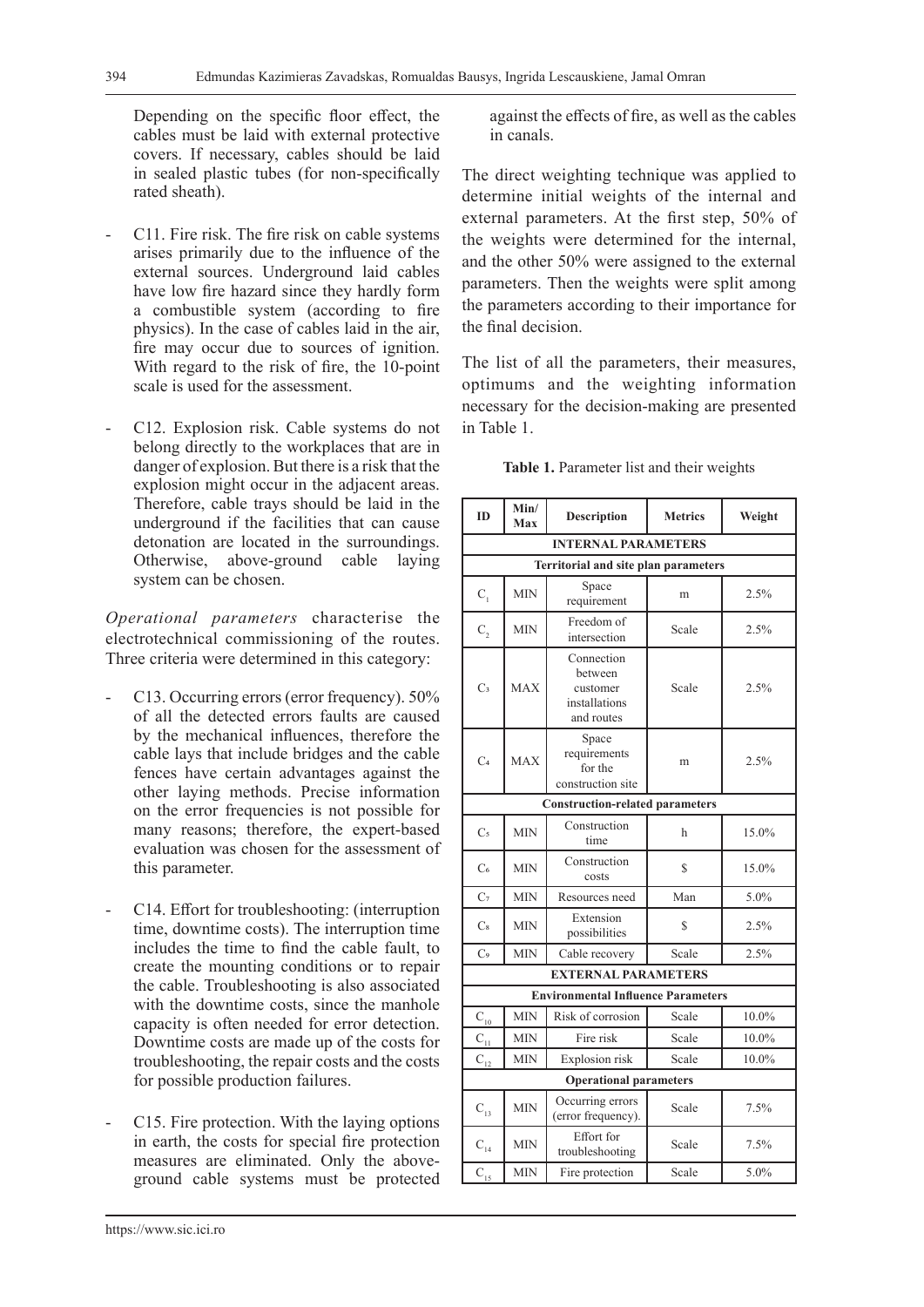#### **4.2 Description of Alternatives**

Nine alternatives presented as the different types of cable laying will be investigated in this paper:

- Cable tray (CT);
- Walk-in cable channel (WCC);
- Non-accessible channel, cable trough (NAC);
- Flattening at ground level (GL);
- Concrete threshold, open cable laying (CTH);
- Cable bridge (CB);
- Cable moulding stones (CMS);
- Combined cable and pipe bridge (CPB).
- Cable Fence (CF).

All nine alternatives are going to be assessed using the m-generalised q-neutrosophic sets. Parameters  $C_1$ <sub>-</sub>  $C_{15}$  are going to be used as the attributes of the alternatives. The quantitative estimation of the internal influence quantities on 1m length of the investigated routes are provided in Table 2. The values of the external variables associated with operational and environmental influences are shown in Table 3.

Once all the information required has been prepared for the decision-making processes, neutrosophication of the initial decision matrix was done (Table 4).

For this case, the values  $m=1$  and  $q=2$  are chosen for the m-generalized q-neutrosophic numbers.

Then, the tree objectives of the MULTIMOORA were calculated by applying the m-generalized q-neutrosophic equations (8-14). Values for the neutrosophic ratio system, the neutrosophic

|                                | Territorial and site plan parameters |                |              |                | <b>Construction-related parameters</b> |         |     |          |                  |  |
|--------------------------------|--------------------------------------|----------------|--------------|----------------|----------------------------------------|---------|-----|----------|------------------|--|
|                                | $\mathbf{C}_{1}$                     | C,             | $C_{3}$      | C <sub>4</sub> | $C_{5}$                                | $C_{6}$ | C,  | $C_{8}$  | $\mathbf{C}_{9}$ |  |
|                                | m                                    | <b>Scale</b>   | <b>Scale</b> | m              | h                                      | S       | Man | <b>S</b> | <b>Scale</b>     |  |
| Cable tray                     | 4.32                                 | 5              | 9            | 4.75           | 2                                      | 600     | 20  | 200      | 6                |  |
| Walk-in cable channel          | $\theta$                             | 7              | 2            | 13.60          | 6                                      | 4000    | 35  | 80       | 8                |  |
| Non-accessible channel         | $\Omega$                             | 9              | 5            | 5.95           | 3                                      | 2000    | 25  | 400      | $\overline{4}$   |  |
| Flattening - at ground level   | 4.15                                 | 6              | 9            | 2.12           | 2.5                                    | 350     | 20  | 100      | 6                |  |
| Concrete threshold             | 7.25                                 | $\overline{4}$ | 9            | 2.18           | 0.5                                    | 300     | 5   | 100      | 10               |  |
| Cable bridge                   | 2.10                                 | 10             | 10           | 23.10          | 5                                      | 1200    | 18  | 50       | 9                |  |
| Cable molding stones           | $\Omega$                             | 5              | 8            | 3.47           | $\overline{4}$                         | 1200    | 35  | 300      | 5                |  |
| Combined cable and pipe bridge | 4.24                                 | 9              | 10           | 46.75          | 5                                      | 1200    | 18  | 50       | 9                |  |
| Cable Fence                    | 2.10                                 | $\overline{c}$ | 6            | 4.62           | $\overline{c}$                         | 1100    | 13  | 40       | 9                |  |

**Table 2.** Quantitative estimation of the internal influence quantities on 1m length of the investigated routes

**Table 3.** External parameters of the system

|                                |    | <b>Environmental Influence Parameters</b> |    | <b>Operational parameters</b> |    |    |  |
|--------------------------------|----|-------------------------------------------|----|-------------------------------|----|----|--|
|                                | 10 |                                           |    |                               |    |    |  |
| Cable tray                     |    |                                           |    |                               |    |    |  |
| Walk-in cable channel          |    |                                           |    |                               |    | 10 |  |
| Non-accessible channel         |    |                                           |    | ↑                             | n  | 8  |  |
| Flattening - at ground level   | 3  |                                           |    | 8                             |    |    |  |
| Concrete threshold             |    |                                           |    |                               |    |    |  |
| Cable bridge                   |    |                                           |    |                               |    |    |  |
| Cable molding stones           |    |                                           |    |                               | 10 |    |  |
| Combined cable and pipe bridge | 8  | 10                                        | 10 | ↑                             |    |    |  |
| Cable Fence                    |    |                                           |    |                               |    |    |  |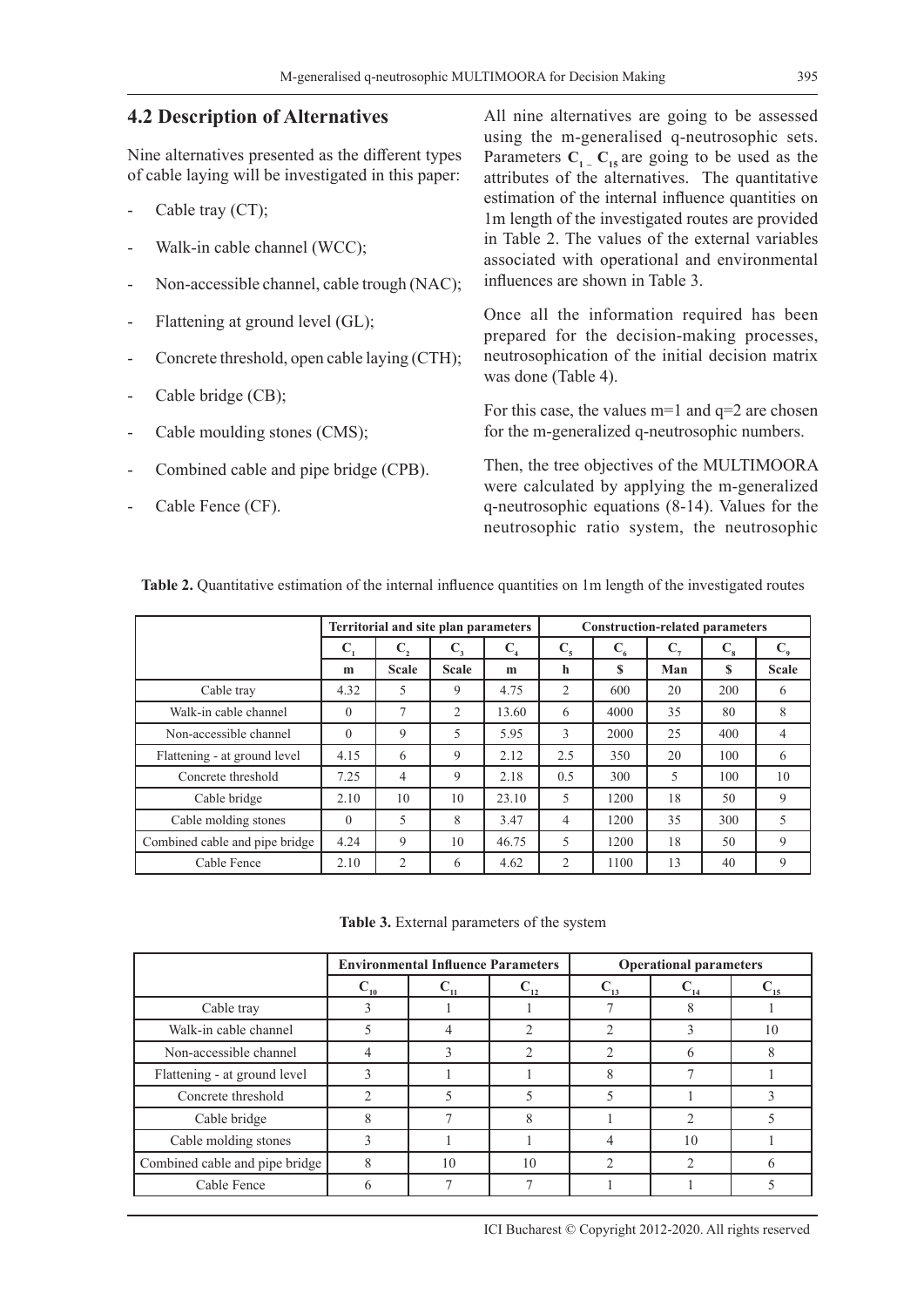|                                       | CT       | <b>WCC</b> | <b>NAC</b> | GL       | <b>CTH</b> | CB       | <b>CMS</b> | <b>CPB</b> | CF       |
|---------------------------------------|----------|------------|------------|----------|------------|----------|------------|------------|----------|
|                                       | (0.4024, | (0.0009,   | (0.0009,   | (0.3866, | (0.6753,   | (0.1956, | (0.0009,   | (0.395,    | (0.1956, |
| $C_{1}$                               | 0.6464,  | 0.9991,    | 0.9991,    | 0.6634,  | 0.2747,    | 0.8522,  | 0.9991,    | 0.655,     | 0.8522,  |
|                                       | 0.5976)  | 0.9991)    | 0.9991)    | 0.6134)  | 0.3247     | 0.8044)  | 0.9991)    | 0.605)     | 0.8044)  |
|                                       | (0.2449, | (0.3428,   | (0.4407,   | (0.2938, | (0.1959,   | (0.4897, | (0.2449,   | (0.4407,   | (0.0979, |
| C <sub>2</sub>                        | 0.8051,  | 0.7072,    | 0.5889,    | 0.7562,  | 0.8521,    | 0.5154,  | 0.8051,    | 0.5889,    | 0.9021,  |
|                                       | 0.7551)  | 0.6572)    | 0.5593)    | 0.7062)  | 0.8041)    | 0.5103)  | 0.7551)    | 0.5593)    | 0.9021)  |
|                                       | (0.3763, | (0.0836,   | (0.2091,   | (0.3763, | (0.3763,   | (0.4181, | (0.3345,   | (0.4181,   | (0.2509, |
| C <sub>3</sub>                        | 0.6737,  | 0.9164,    | 0.8409,    | 0.6737,  | 0.6737,    | 0.6228,  | 0.7155,    | 0.6228,    | 0.7991,  |
|                                       | 0.6237)  | 0.9164)    | 0.7909     | 0.6237)  | 0.6237)    | 0.5819   | 0.6655     | 0.5819     | 0.7491)  |
|                                       | (0.0867, | (0.2481,   | (0.1085,   | (0.0387, | (0.0398,   | (0.4214, | (0.0633,   | (0.8529,   | (0.0843, |
| C <sub>4</sub>                        | 0.9133,  | 0.8019,    | 0.8957,    | 0.9613,  | 0.9602,    | 0.6179,  | 0.9367,    | 0.1236,    | 0.9157,  |
|                                       | 0.9133)  | 0.7519     | 0.8915     | 0.9613)  | 0.9602     | 0.5786   | 0.9367     | 0.1471)    | 0.9157   |
|                                       | (0.1785, | (0.5356,   | (0.2678,   | (0.2232, | (0.0446,   | (0.4463, | (0.3571,   | (0.4463,   | (0.1785, |
| C <sub>5</sub>                        | 0.8607,  | 0.4466.    | 0.7822,    | 0.8268,  | 0.9554,    | 0.5805,  | 0.6929,    | 0.5805,    | 0.8607,  |
|                                       | 0.8215)  | 0.4644)    | 0.7322     | 0.7768   | 0.9554)    | 0.5537)  | 0.6429     | 0.5537)    | 0.8215)  |
|                                       | (0.1174, | (0.7829,   | (0.3915,   | (0.0685, | (0.0587,   | (0.2349, | (0.2349,   | (0.2349,   | (0.2153, |
| C <sub>6</sub>                        | 0.8913,  | 0.1671,    | 0.6585,    | 0.9315,  | 0.9413,    | 0.8151,  | 0.8151,    | 0.8151,    | 0.8347,  |
|                                       | 0.8826)  | 0.2171)    | 0.6085)    | 0.9315   | 0.9413)    | 0.7651)  | 0.7651)    | 0.7651)    | 0.7847)  |
|                                       | (0.2912, | (0.5096,   | (0.364,    | (0.2912, | (0.0728,   | (0.2621, | (0.5096,   | (0.2621,   | (0.1893, |
| C <sub>7</sub>                        | 0.7588,  | 0.4856,    | 0.686,     | 0.7588,  | 0.9272,    | 0.7879,  | 0.4856,    | 0.7879,    | 0.8554,  |
|                                       | 0.7088   | 0.4904)    | 0.636)     | 0.7088   | 0.9272)    | 0.7379   | 0.4904)    | 0.7379     | 0.8107   |
|                                       | (0.3519, | (0.1408,   | (0.7038,   | (0.176,  | (0.176,    | (0.088,  | (0.5279,   | (0.088,    | (0.0704, |
| $\mathbf{C}\mathbf{s}$                | 0.6981,  | 0.8796,    | 0.2462,    | 0.862,   | 0.862,     | 0.912,   | 0.4582,    | 0.912,     | 0.9296,  |
|                                       | 0.6481)  | 0.8592)    | 0.2962)    | 0.824)   | 0.824)     | 0.912)   | 0.4721)    | 0.912)     | 0.9296   |
|                                       | (0.2631, | (0.3508,   | (0.1754,   | (0.2631, | (0.4385,   | (0.3947, | (0.2193,   | (0.3947,   | (0.3947, |
| $\mathbf{C}\cdot$                     | 0.7869,  | 0.6992,    | 0.8623,    | 0.7869,  | 0.5922,    | 0.6553,  | 0.8307,    | 0.6553,    | 0.6553,  |
|                                       | 0.7369   | 0.6492)    | 0.8246     | 0.7369   | 0.5615)    | 0.6053)  | 0.7807     | 0.6053)    | 0.6053)  |
|                                       | (0.1953, | (0.3255,   | (0.2604,   | (0.1953, | (0.1302,   | (0.5208, | (0.1953,   | (0.5208,   | (0.3906, |
| $\mathbf{C}_{_{10}}$                  | 0.8524,  | 0.7245,    | 0.7896,    | 0.8524,  | 0.8849,    | 0.4689,  | 0.8524,    | 0.4689,    | 0.6594,  |
|                                       | 0.8047)  | 0.6745)    | 0.7396     | 0.8047   | 0.8698     | 0.4792)  | 0.8047)    | 0.4792)    | 0.6094)  |
|                                       | (0.0631, | (0.2525,   | (0.1894,   | (0.0631, | (0.3156,   | (0.4418, | (0.0631,   | (0.6312,   | (0.4418, |
| $\mathbf{C}_{\text{11}}$              | 0.9369,  | 0.7975,    | 0.8553,    | 0.9369,  | 0.7344,    | 0.5872,  | 0.9369,    | 0.3188,    | 0.5872,  |
|                                       | 0.9369   | 0.7475)    | 0.8106     | 0.9369   | 0.6844)    | 0.5582)  | 0.9369     | 0.3688     | 0.5582)  |
|                                       | (0.0634, | (0.1267,   | (0.1267,   | (0.0634, | (0.3169,   | (0.507,  | (0.0634,   | (0.6337,   | (0.4436, |
| $\mathbf{C}_{_{12}}$                  | 0.9366,  | 0.8866,    | 0.8866,    | 0.9366,  | 0.7331,    | 0.4895,  | 0.9366,    | 0.3163,    | 0.5846,  |
|                                       | 0.9366   | 0.8733)    | 0.8733)    | 0.9366   | 0.6831)    | 0.493)   | 0.9366     | 0.3663)    | 0.5564)  |
|                                       | (0.5401, | (0.1543,   | (0.1543,   | (0.6172, | (0.3858,   | (0.0772, | (0.3086,   | (0.1543,   | (0.0772, |
| $\mathbf{C}_{_{13}}$                  | 0.4399,  | 0.8728,    | 0.8728,    | 0.3328,  | 0.6642,    | 0.9228,  | 0.7414,    | 0.8728,    | 0.9228,  |
|                                       | 0.4599)  | 0.8457     | 0.8457     | 0.3828   | 0.6142)    | 0.9228   | 0.6914)    | 0.8457     | 0.9228   |
|                                       | (0.4887, | (0.1833,   | (0.3665,   | (0.4276, | (0.0611,   | (0.1222, | (0.6108,   | (0.1222,   | (0.0611, |
| $\mathbf{C}_{_{14}}$                  | 0.517,   | 0.8584,    | 0.6835,    | 0.6086,  | 0.9389,    | 0.8889,  | 0.3392,    | 0.8889,    | 0.9389,  |
|                                       | 0.5113)  | 0.8167)    | 0.6335)    | 0.5724)  | 0.9389     | 0.8778   | 0.3892)    | 0.8778     | 0.9389   |
|                                       | (0.0618, | (0.6178,   | (0.4942,   | (0.0618, | (0.1853,   | (0.3089, | (0.0618,   | (0.3707,   | (0.3089, |
| $\mathbf{C}_{\scriptscriptstyle{15}}$ | 0.9382,  | 0.3322,    | 0.5086,    | 0.9382,  | 0.8573,    | 0.7411,  | 0.9382,    | 0.6793,    | 0.7411,  |
|                                       | 0.9382)  | 0.3822     | 0.5058)    | 0.9382)  | 0.8147)    | 0.6911)  | 0.9382)    | 0.6293)    | 0.6911)  |

**Table 4.** The neutrosophic matrix for the constructed decision-making problem

reference point and the neutrosophic full multiplicative form are presented in Table 5. The final ranks for MULTIMOORA-mGqNN approach were determined by applying the dominance theory.

Additionally, a verification analysis was done to test the reliability of the proposed approach. For this purposed ranking results for the same alternatives (cable roots) were calculated with the CoCoSo method (Yazdani et al., 2019) and compared with the final ranks of the MULTIMOORA-mGqNN approach. Results

presented in Table 6 allows us to conclude that MULTIMOORA-mGqNN provides a robust and reliable framework for different MCDM tasks.

In the solution for the Cable Roots Management in Chemical Industry, the alternative **Concrete threshold (CTH)** is shown as the optimal installation variant for the examined cable route. This alternative differs from the others by a low construction cost and sufficient technical reliability.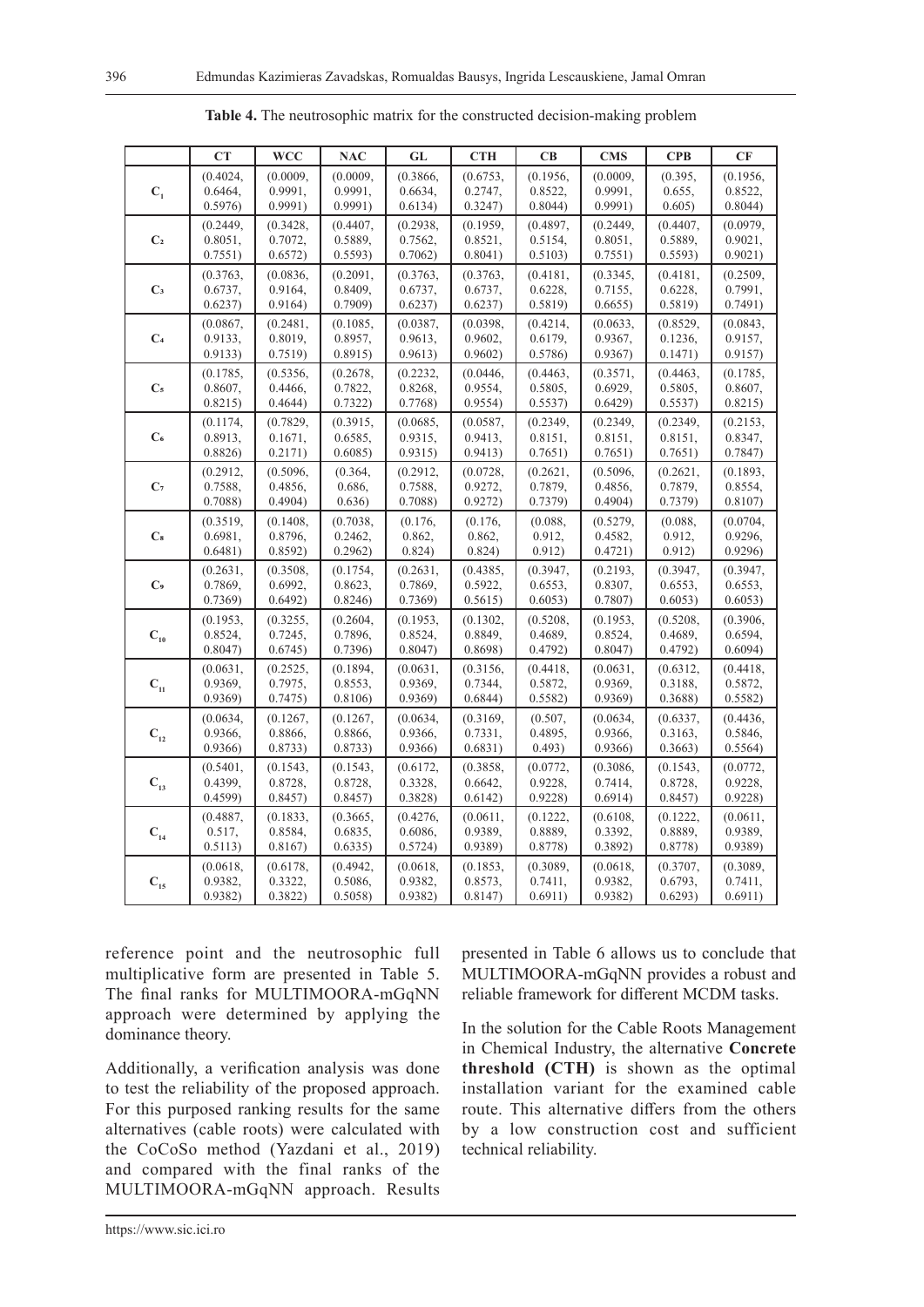|                    |        | mGqNN ratio system | mGqNN reference point |         | mGqNN full multiplicative |                |                   |
|--------------------|--------|--------------------|-----------------------|---------|---------------------------|----------------|-------------------|
| <b>Alternative</b> | Value  | Rank               | Value                 | Rank    | <b>Value</b>              | Rank           | <b>Final Rank</b> |
| CT                 | 0.5897 |                    | 0.9829                | $4 - 5$ | 0.18891                   |                | 5                 |
| <b>WCC</b>         | 0.5262 | 9                  | 0.9941                | 9       | 0.01123                   |                | 9                 |
| <b>NAC</b>         | 0.5635 | 6                  | 0.9856                | 6       | 1.45584                   | $\overline{4}$ | 6                 |
| GL                 | 0.5918 | 2                  | 0.9791                | 3       | 10.09717                  | 3              |                   |
| <b>CTH</b>         | 0.5973 |                    | 0.9865                |         | 16.89987                  | $\overline{2}$ |                   |
| CB                 | 0.5538 |                    | 0.9689                | $1 - 2$ | 0.00004                   | 8              | 3                 |
| <b>CMS</b>         | 0.5732 | 4                  | 0.9829                | $4 - 5$ | 1271.15030                |                | 4                 |
| CPB                | 0.5342 | 8                  | 0.9689                | $1 - 2$ | 0.00000                   | 9              | 8                 |
| CF                 | 0.566  |                    | 0.9931                | 8       | 0.02306                   | 6              |                   |

**Table 5.** Results of the MULTIMOORA- mGqNN approach

**Table 6.** Verification analysis presenting the final ranks of the analysed alternatives

|                  | $\sqrt{2}$ | <b>WCC</b> | <b>NAC</b> | GL | <b>CTH</b> | CВ | <b>CMS</b> | CPB | CF |
|------------------|------------|------------|------------|----|------------|----|------------|-----|----|
| MULTIMOORA-mGqNN |            |            |            |    |            |    |            |     |    |
| CoCoSo           |            |            |            |    |            |    |            |     |    |

## **5. Results and Conclusions**

The increased interest in the mathematical modelling techniques that can be applied to find solutions for the various multicriteria decisionmaking problems that deal with the uncertainty and vagueness of the initial information can be seen. Single valued neutrosophic sets are considered as the effective tool to express uncertainty information; however, in some cases it lacks the desirable generality and flexibility. The m-generalized q-neutrosophic sets were recently proposed to deal with this situation. The m-generalized q-neutrosophic sets work as the generalisation of fuzzy set, Pythagorean fuzzy set, intuitionistic fuzzy set, q-rung orthopair fuzzy set, single-valued neutrosophic set, single-valued

### **REFERENCES**

Atanassov, K. T. (1986). Intuitionistic fuzzy sets, *Fuzzy Sets and Systems, 20,* 87-96.

Aydemir, S. B. & Yilmaz Gündüz, S. (2020). Extension of multi-Moora method with some q-rung orthopair fuzzy Dombi prioritized weighted aggregation operators for multi-attribute decision making, *Soft Computing, 24*, 18545-18563. DOI: 10.1007/ s00500-020-05091-4

Baležentis, T., Zeng, S. & Balezentis, A. (2014). MULTIMOORA-IFN: a MCDM method based n-hyperspherical neutrosophic set and singlevalued spherical neutrosophic set.

In this paper, the MULTIMOORA modification under the m-generalized q-neutrosophic numbers (mGqNN) is proposed. This novel approach was applied to rank nine cable-laying methods, that differs in terms of the territorial and site plan parameters, construction-related parameters, environmental influences and operational parameters. Concrete threshold open cable laying alternative was identified as the best of the analysed solutions for the application in the chemical industry. The numerical example also showed that MULTIMOORA-mGqNN provides a robust framework that can be applied to solve different MCDM problems.

on intuitionistic fuzzy number for performance management, *Economic Computation and Economic Cybernetics Studies and Research*, *48*(4), 85-102.

Brauers, W. K. M., Baležentis, A. & Baležentis, T. (2011). Multimoora for the EU member states updated with fuzzy number theory, *Technological and Economic Development of Economy*, *17*(2), 259-290. DOI: 10.3846/20294913.2011.580566

Brauers, W. K. M. & Zavadskas, E. K. (2011). Multimoora Optimization Used to Decide on a Bank